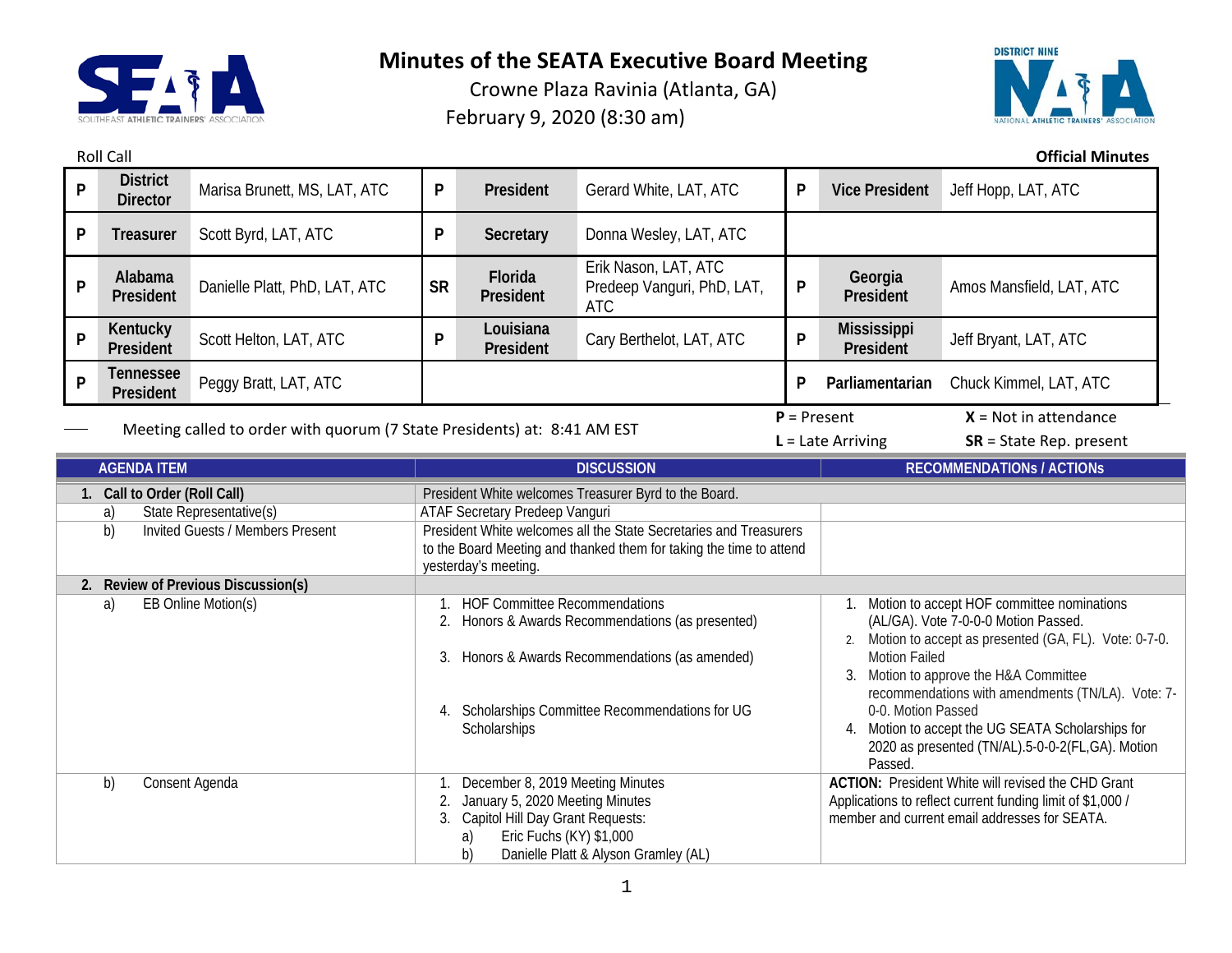



| <b>AGENDA ITEM</b>            | <b>DISCUSSION</b>                                                                                                                                                                                                                                                                                                                                                                                                                                                                                                                                                                         | <b>RECOMMENDATIONS / ACTIONS</b>                                                      |
|-------------------------------|-------------------------------------------------------------------------------------------------------------------------------------------------------------------------------------------------------------------------------------------------------------------------------------------------------------------------------------------------------------------------------------------------------------------------------------------------------------------------------------------------------------------------------------------------------------------------------------------|---------------------------------------------------------------------------------------|
|                               |                                                                                                                                                                                                                                                                                                                                                                                                                                                                                                                                                                                           | <b>MOTION (AL/TN):</b> To approve the consent agenda $-6-0-1$<br>(FL)-0 Motion Passed |
| 4. Officer's Reports          |                                                                                                                                                                                                                                                                                                                                                                                                                                                                                                                                                                                           |                                                                                       |
| <b>Director Brunett</b><br>a) | Joint Committee Meeting Update                                                                                                                                                                                                                                                                                                                                                                                                                                                                                                                                                            |                                                                                       |
|                               | NATA voted 9-1 to approve D4 proposal and create District XI                                                                                                                                                                                                                                                                                                                                                                                                                                                                                                                              |                                                                                       |
|                               | BOC Update 93.27% completion 765 resignations of<br>certification<br>BOC Specialty Council - mid 2021 Orthopaedics<br>BOC Mutual Recognition Agreement (MOA) with Canadian<br>Athletic Therapists Association has expired.<br>CAATE Update - Public Healthwork group (Education,<br>Strategic Collaborations, Inventory)<br>NATA Student Leadership & Young Professionals - reviewing<br>committee structure.<br>YPs feel that 12 years is too broad a range for this<br>classification; address burnout<br>PRAT Committee - Dr. Gretchen Schlaubach;<br>strengths/values were identified |                                                                                       |
|                               | Regulatory Update - GAC and Legislative issues are primary<br>focus and President Lindley recently spoke as a witness to a<br>Senate Committee Hearing on Youth Sports Safety. This is<br>where our NATAPAC monies are going to continue important<br>representation at the national level.                                                                                                                                                                                                                                                                                               |                                                                                       |
|                               | Dept. of Defense meeting is coming up with the NATA asking<br>to add ATs as healthcare providers in the Tricare System.<br>Continuing to work on Medicare system.                                                                                                                                                                                                                                                                                                                                                                                                                         |                                                                                       |
|                               | ACO Demonstration Project - Missouri State University was<br>approved as the RFP winner to research an AT as the provider<br>in an ACO system.<br>Dept. of Labor is actively opposed to deregulation of all<br>healthcare providers.<br>OSHA is monitoring the industrial ATs and the use of<br>"GameReady" and cold-compression treatment in an industrial<br>setting. Keith Webster is a valuable asset in this role.                                                                                                                                                                   |                                                                                       |
|                               | Membership Renewals – on par for renewals with previous<br>vears                                                                                                                                                                                                                                                                                                                                                                                                                                                                                                                          |                                                                                       |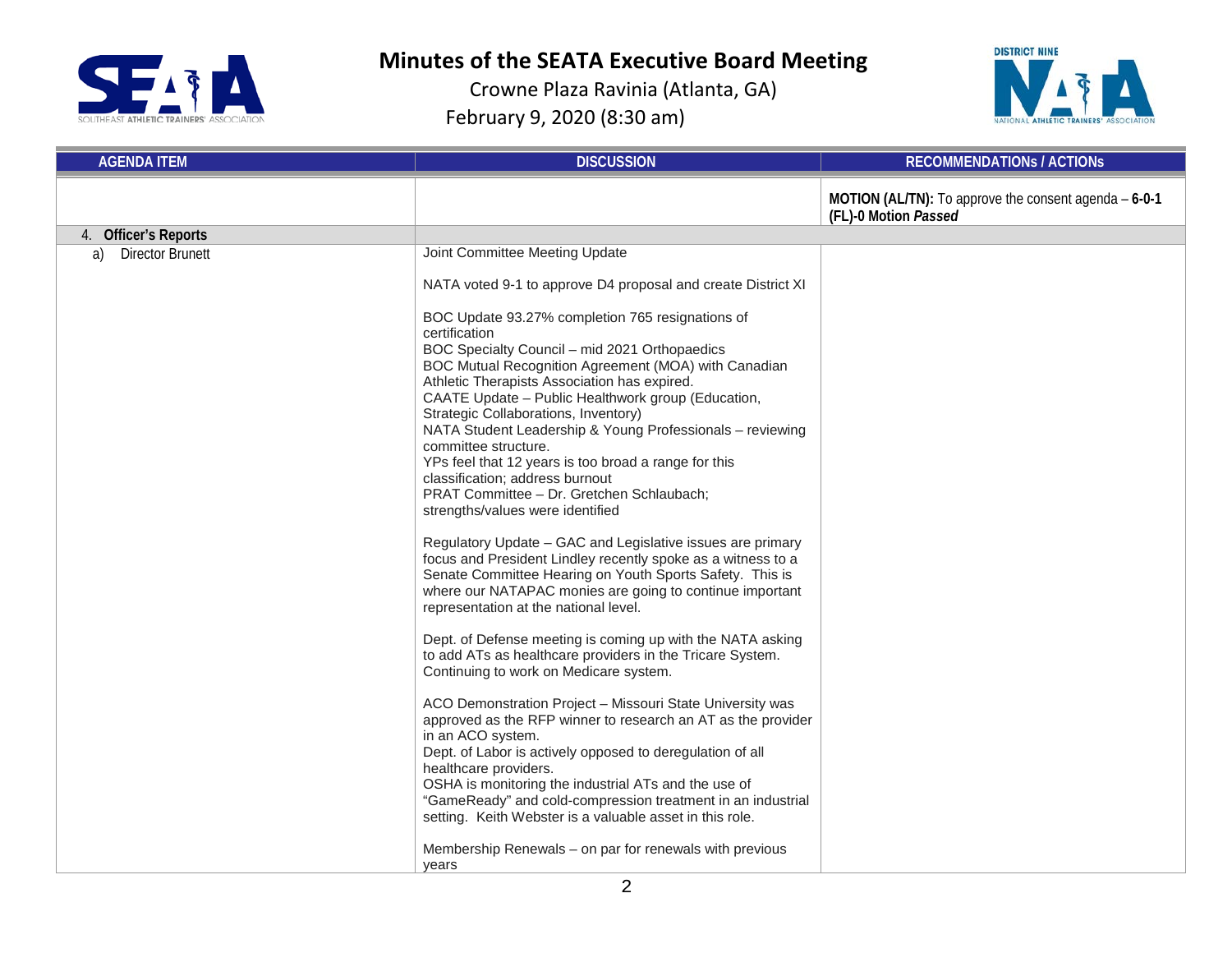



| <b>AGENDA ITEM</b> | <b>DISCUSSION</b>                                                                                                                                                                                                                                                                                                                                                                                                                                                                                                                                   | <b>RECOMMENDATIONS / ACTIONS</b> |
|--------------------|-----------------------------------------------------------------------------------------------------------------------------------------------------------------------------------------------------------------------------------------------------------------------------------------------------------------------------------------------------------------------------------------------------------------------------------------------------------------------------------------------------------------------------------------------------|----------------------------------|
|                    | Sponsorship - Cramer has renewed and Gatorade is<br>continuing negotiations. (We comp them a booth space at our<br>District Meeting).<br>TPRI (Third Party Reimbursement Initiative) - FL and MS is<br>looking into the pilot program.<br>CPT Coding Committee - Joe Green and Karen are working;<br>currently set for \$0.00 for AT Evaluation an AT Re-evaluation.<br>Gov't Affairs - continuing to monitor bills; The PHIT (Personal<br>Health Investment Today).<br>Legislative Bootcamp - AL; Deanna is a fantastic addition to<br><b>NATA</b> |                                  |
|                    | 31 Discretionary Grants<br>6 Matching Grants<br>5 SAAC Grants<br>MARCOM-<br>Working with Shaquille Foundation (Jeff Hopp)<br>March $6 -$ video<br>AT Your Own Risk                                                                                                                                                                                                                                                                                                                                                                                  |                                  |
|                    | Executive Council for Education (ECE)<br>New Committee Representatives to NATA:<br>LGBTQ+ - Rebecca Lopez is new Chair; Dr. Amanda Trisch is<br>new representative<br>HOF Committee - Bob Nevill<br>Gov't Affairs - Mike Van Bruggen                                                                                                                                                                                                                                                                                                                |                                  |
|                    | Capitol Hill Day - May 13-14, 2020<br><b>Presidential Candidates</b><br>1. Dr. Kathy Dieringer (D6)<br>2. Dr. Katie Walsh Flannigan (D3)<br>All of the messages are coming from the NATA and<br>states/districts are being asked remain neutral and maintain a<br>fair election.                                                                                                                                                                                                                                                                    |                                  |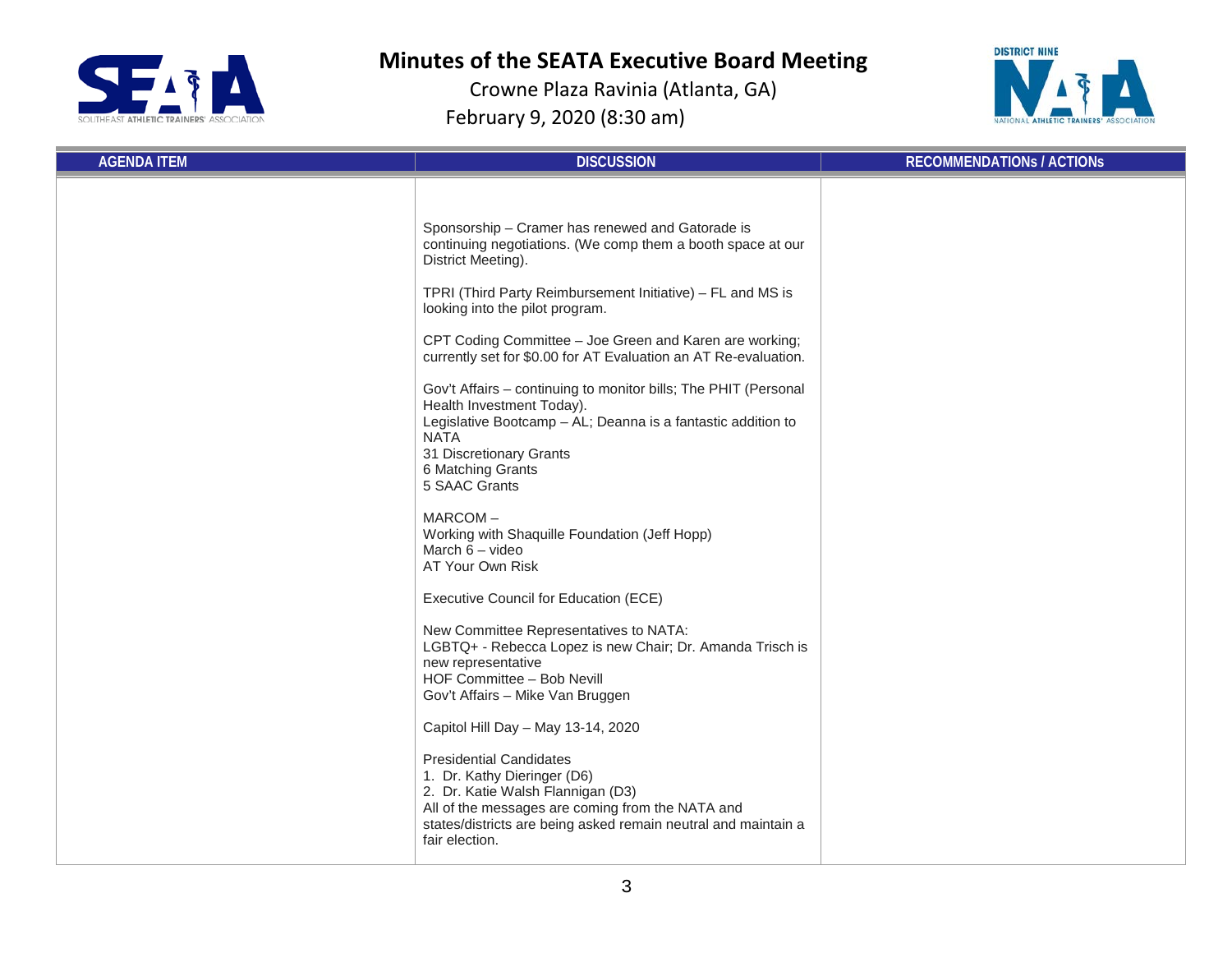



| <b>AGENDA ITEM</b>            | <b>DISCUSSION</b>                                                                                                                                                                                                                                                                                                                                                                                                                                                                                                                                                                                               | <b>RECOMMENDATIONS / ACTIONS</b>                                                                                                                                                                                                                                                                                                                                                              |  |
|-------------------------------|-----------------------------------------------------------------------------------------------------------------------------------------------------------------------------------------------------------------------------------------------------------------------------------------------------------------------------------------------------------------------------------------------------------------------------------------------------------------------------------------------------------------------------------------------------------------------------------------------------------------|-----------------------------------------------------------------------------------------------------------------------------------------------------------------------------------------------------------------------------------------------------------------------------------------------------------------------------------------------------------------------------------------------|--|
|                               | <b>HOST City Dinner - Host City Gift</b>                                                                                                                                                                                                                                                                                                                                                                                                                                                                                                                                                                        |                                                                                                                                                                                                                                                                                                                                                                                               |  |
| <b>President White</b><br>b)  | 1. Thanked President Lindley for allowing him to go to Joint<br>Committee Meeting.<br>2. CSMM site is now live and registration is open. Board Members<br>are asked to register using the discount code.<br>3. For the second year in a row, we did not have any MDAT<br>applications. Would like to discuss with the MDAT and HOF<br>Committee Chairs to see if we can have one application process<br>for both awards to help promote applicants.<br>4. Call for State Associations to submit for the following SEATA<br>Grants:<br>a. S-A Marketing (up to \$2,000)<br>S-A Legislative (up to \$3,000)<br>b. | ACTION: Investigate the fine print about need for annual<br>submission of MDAT Award nominations.                                                                                                                                                                                                                                                                                             |  |
|                               | S-A EBP (up to \$1,000)<br>C.<br>CHD for State Members (up to \$1,000 each)<br>d.<br>Safe Sports School Award (up to 5 / State)<br>е.<br>TUFSS Meeting - Team Up for Sports Safety Meeting -<br>encouraging all states in SEATA to reach out to KSI for<br>holding this meeting.                                                                                                                                                                                                                                                                                                                                |                                                                                                                                                                                                                                                                                                                                                                                               |  |
| Vice President Hopp<br>C)     | 1. Update on ATs Care Workshop: ATs Care Individuals Course<br>is set for Friday-Saturday (March 6-7) during CSMM; this is an<br><b>NATA Site</b><br>2. Update on ATSS hotel room block - met<br>3. ATEC Registration numbers -<br>4. CSMM Update - file has been added to Dropbox for selection<br>of 2022-2023 for combined meeting                                                                                                                                                                                                                                                                           | <b>ACTION:</b> President White asks State Presidents to review<br>the list of hotel proposals (in Dropbox). Basic Meeting<br>Proposals and send Top 5 to VP Hopp and President White<br>by Wed. 2/12 end of day.<br>Top 3 sites will be investigated further by ConferenceDirect<br>and reported back at March meeting.<br>ACTION: CSMM/ATEC State attendee breakdown to state<br>presidents. |  |
| <b>Secretary Wesley</b><br>d) | Update: Will be working with MarCom group to establish<br>1.<br>deadlines for eblasts and newsletters for 2020.<br>Membership Update was provided to State Secretaries at<br>2.                                                                                                                                                                                                                                                                                                                                                                                                                                 |                                                                                                                                                                                                                                                                                                                                                                                               |  |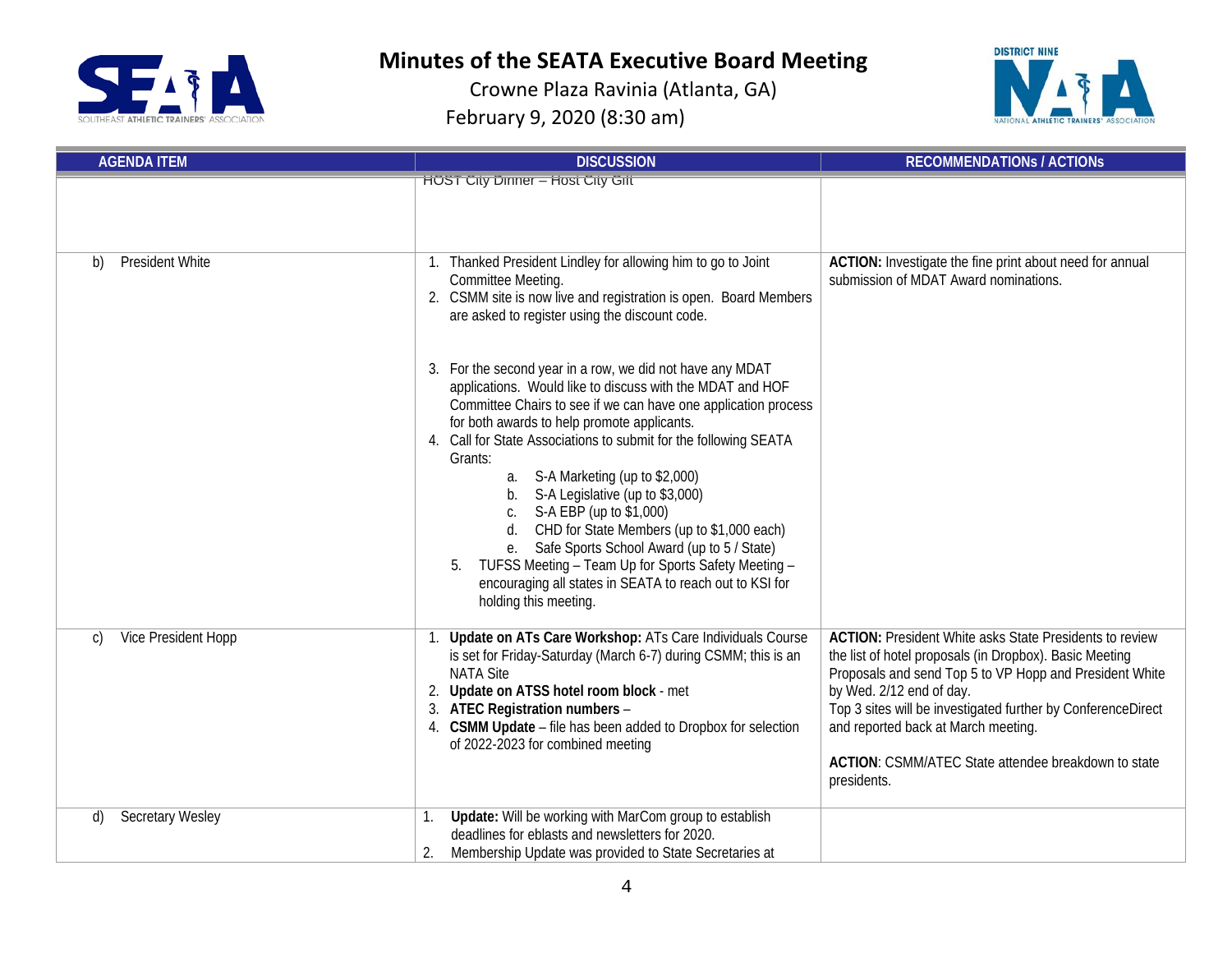



| <b>AGENDA ITEM</b>                                         | <b>DISCUSSION</b>                                                                                                                                                                                                                                                                                                                                                                                                                                                                          | <b>RECOMMENDATIONS / ACTIONS</b>                                                                                                                                                                                                                                                                                                     |  |
|------------------------------------------------------------|--------------------------------------------------------------------------------------------------------------------------------------------------------------------------------------------------------------------------------------------------------------------------------------------------------------------------------------------------------------------------------------------------------------------------------------------------------------------------------------------|--------------------------------------------------------------------------------------------------------------------------------------------------------------------------------------------------------------------------------------------------------------------------------------------------------------------------------------|--|
|                                                            | meeting on Saturday evening.                                                                                                                                                                                                                                                                                                                                                                                                                                                               |                                                                                                                                                                                                                                                                                                                                      |  |
| Treasurer Byrd<br>$\epsilon$                               | President White and Treasurer Byrd will be working with the<br>Finance Committee to have a committee meeting at the CSMM.<br>Treasurer Byrd will be working with getting the financial records<br>2.<br>reconciled before the March Meeting after he has full access to<br>the SEATA Accounts.                                                                                                                                                                                             | ACTION: Treasurer Byrd will put together any materials<br>needed prior to the discussions.<br>Finance Committee is to review and advise retrospectively<br>and to assist with the planning for moving forward.<br>ACTION: March will focus on addressing the Investment<br>Account transferred and obtaining appropriately accepted. |  |
| 5. Committee Reports                                       |                                                                                                                                                                                                                                                                                                                                                                                                                                                                                            |                                                                                                                                                                                                                                                                                                                                      |  |
| <b>Standing Committees</b><br>a)                           |                                                                                                                                                                                                                                                                                                                                                                                                                                                                                            |                                                                                                                                                                                                                                                                                                                                      |  |
| <b>Finance Committee</b>                                   | President White appoints the following Board Members to the<br>Finance Committee:<br>SEATA Treasurer (TBA) - Chair<br>AL President Platt<br><b>KY President Helton</b><br>Parliamentarian Kimmel<br>$\bullet$<br>This committee will be charged with 1) Complete a financial review<br>of SEATA's checking and Investment accounts for 2019. 2)<br>Complete quarterly financial review of SEATA's checking account (to<br>include a review of debit card charges).                         | ACTION: President White has asked that Treasurer Byrd<br>schedule a Finance Committee Conference Call or<br>Meeting.                                                                                                                                                                                                                 |  |
| Ad hoc / Taskforce(s)<br>b)                                |                                                                                                                                                                                                                                                                                                                                                                                                                                                                                            |                                                                                                                                                                                                                                                                                                                                      |  |
| i. Legislative Grant Taskforce (President<br>$Bratt - TN)$ | Update on ATCTION (Tabled 06/2019; 08/2019; 09/2019):<br>President White submitted a draft revision to the P&P<br>regarding Legislative Grants. Updated the timeline of<br>application and reimbursement request to better align with<br>NATA guidelines<br>Discussion:<br>1. Limit a State Association from applying once every five<br>years?<br>State can only request a maximum funding limit to equal 10% (??) of<br>that respective State's dues revenue to SEATA. (i.e., if a SEATA | Tabled until Treasurer Byrd can review and offer a<br>recommendation.                                                                                                                                                                                                                                                                |  |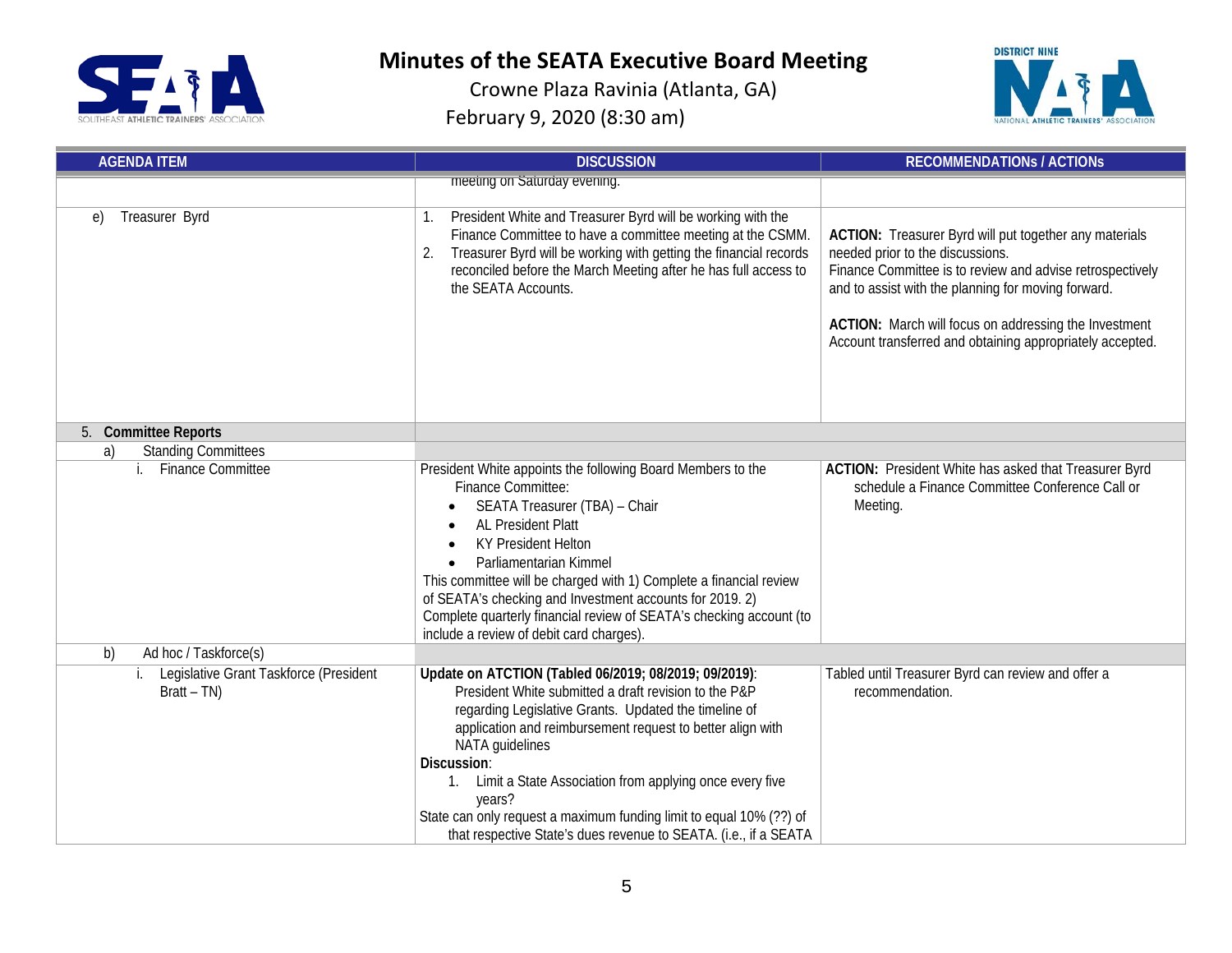



| <b>AGENDA ITEM</b>                                                                                                       | <b>DISCUSSION</b>                                                                                                                                                                                                                                                                                                                                                                                                                                                                                                                                                       | <b>RECOMMENDATIONS / ACTIONS</b>                                                                                                                                                                                                                                                                                         |
|--------------------------------------------------------------------------------------------------------------------------|-------------------------------------------------------------------------------------------------------------------------------------------------------------------------------------------------------------------------------------------------------------------------------------------------------------------------------------------------------------------------------------------------------------------------------------------------------------------------------------------------------------------------------------------------------------------------|--------------------------------------------------------------------------------------------------------------------------------------------------------------------------------------------------------------------------------------------------------------------------------------------------------------------------|
|                                                                                                                          | received \$30,000 in state member dues to SEATA, then the<br>max \$ to apply for is \$3,000.)<br>Significant discussion regarding limits of funding for IRS purposes<br>with regards to tax-status.<br>1. 10% not to exceed \$5,000                                                                                                                                                                                                                                                                                                                                     |                                                                                                                                                                                                                                                                                                                          |
| 6. Old Business<br>State Secretary - Treasurers Committee<br>a)                                                          | Update on State Sec/Treas Meeting: Held yesterday. Thank you to                                                                                                                                                                                                                                                                                                                                                                                                                                                                                                         |                                                                                                                                                                                                                                                                                                                          |
| Meeting (White)                                                                                                          | all the State Presidents, Secretaries and Treasurers for your<br>participation and engagement.                                                                                                                                                                                                                                                                                                                                                                                                                                                                          |                                                                                                                                                                                                                                                                                                                          |
| 7. New Business                                                                                                          |                                                                                                                                                                                                                                                                                                                                                                                                                                                                                                                                                                         |                                                                                                                                                                                                                                                                                                                          |
| <b>LATA request for EBP Grant</b><br>a)                                                                                  | 1. President Berthelot has submitted a grant request for LATA.<br>Total reimbursement request is for \$966.35. Discussion Point:<br>The event was not promoted as a SEATA Sponsored Event as<br>required in the grant application.<br>LATA will notify all membership and attendees by expression of<br>gratitude for their sponsorship                                                                                                                                                                                                                                 | MOTION (FL/MS): To appropriate the funding of the LATA<br>EBP Grant for the event that was held December 7,<br>2019, accompanied by an eblast to the general<br>membership of LATA recognizing SEATA's sponsorship<br>of the event at the cost of \$966.35. 6-0-1 (LA)-0<br>Approved.                                    |
| NATA Foundation Donation at 2020 NATA<br>b)<br>Convention in Atlanta                                                     | 1. SEATA supported the R&E Foundation last year with a<br>\$2,500 donation to support the Free Communications Event<br>at NATA in Las Vegas. The Fooundation is offering SEATA<br>first refusal to support the Free Communications Event again<br>this year.<br>The Foundation will be hosting a social event, Wide World of<br>Sports. In addition to the general sponsorship benefits:<br>2. \$10,000 VIP Bar Sponsor (2 available)<br>Table for 10 Guest<br>a)<br>VIP access w/full liquor bar<br>b)<br>3. \$5,000 Sports Sponsor<br>8 gust general admission.<br>a) | First Opportunity - \$5,000 for Exclusive Sponsorship of Free-<br>Communication.<br>MOTION (KY/LA): To approve \$5,000 for sponsor of Free-<br>Communication and \$5,000 for Sports Sponsor Level<br>during the Foundation Event of the 2020 NATA<br>Convention. 4-2 (AL, TN)-1 (LA)-0 Motion Passed                     |
| <b>Graduate Scholarship/Family Scholarships</b><br>$\mathsf{C}$<br>d)<br><b>Research &amp; Education Committee Grant</b> |                                                                                                                                                                                                                                                                                                                                                                                                                                                                                                                                                                         | Vote on Graduate/Family scholarships will be online when<br>President White submits to the Board.<br>MOTION (KY/AL): Approve the Research & Education<br>Committee's one-time request to revise the re-<br>distribution of the approved budgeted funds for the<br>awarding of the grants for 2020. 7-0-0-0 Motion Passed |